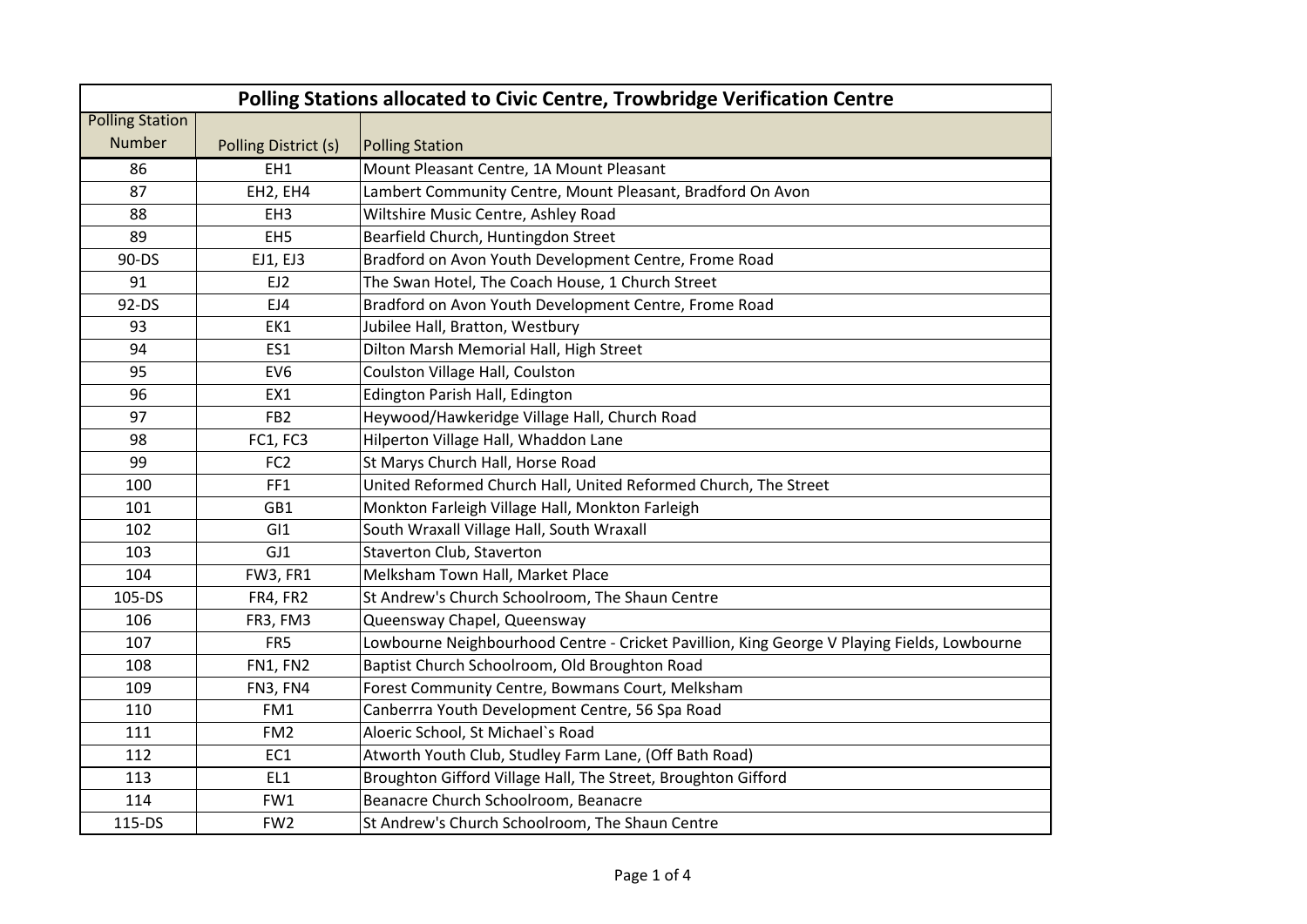| Polling Stations allocated to Civic Centre, Trowbridge Verification Centre |                      |                                                              |  |  |  |
|----------------------------------------------------------------------------|----------------------|--------------------------------------------------------------|--|--|--|
| <b>Polling Station</b>                                                     |                      |                                                              |  |  |  |
| <b>Number</b>                                                              | Polling District (s) | <b>Polling Station</b>                                       |  |  |  |
| 116                                                                        | FX1                  | Whitley Reading Rooms, Middle Lane                           |  |  |  |
| 117-DS                                                                     | FW4                  | Bowerhill Village Hall, Halifax Road, Bowerhill              |  |  |  |
| 118-DS                                                                     | FW5                  | Bowerhill Village Hall, Halifax Road, Bowerhill              |  |  |  |
| 119                                                                        | GC1                  | Progressive Hall, Woodmarsh                                  |  |  |  |
| 120                                                                        | GH1                  | Southwick Village Hall, Frome Road                           |  |  |  |
| 121                                                                        | IH1                  | West Ashton Village Hall, Bratton Road, West Ashton          |  |  |  |
| 122                                                                        | EM <sub>6</sub>      | Bulkington Village Hall, Bulkington                          |  |  |  |
| 123                                                                        | FE <sub>6</sub>      | Great Hinton Village Hall, Great Hinton                      |  |  |  |
| 124                                                                        | FH <sub>1</sub>      | Keevil Village Hall, Martins Road                            |  |  |  |
| 125                                                                        | GF1                  | Semington Village Hall, High Street                          |  |  |  |
| 126                                                                        | GK1                  | Steeple Ashton Village Hall, Church Street                   |  |  |  |
| 127                                                                        | XH1                  | Poulshot Parish Hall, Poulshot                               |  |  |  |
| 128                                                                        | YB1                  | Irene Usher Hall (Main Hall), Rusty Lane                     |  |  |  |
| 129                                                                        | HA1, HA2             | Cricket Club Pavillion, Lower Court                          |  |  |  |
| 130                                                                        | HA3, HA4             | St Thomas` Church Hall, St Thomas` Road, Off Timbrell Street |  |  |  |
| 131                                                                        | HC1                  | Civic Centre, Usher Room                                     |  |  |  |
| 132                                                                        | HC <sub>2</sub>      | Wesley Road Methodist Church, Wesley Road                    |  |  |  |
| 133                                                                        | HC3                  | St Johns Parish Centre, Wingfield Road                       |  |  |  |
| 134                                                                        | HD3, HD1             | Holbrook School, Zephaniah Class, Holbrook Lane              |  |  |  |
| 135                                                                        | HD <sub>2</sub>      | The Homestead, Ashmead                                       |  |  |  |
| 136-DS                                                                     | HG1                  | St Johns Church Hall, Church Lane                            |  |  |  |
| 137-DS                                                                     | HG <sub>2</sub>      | St Johns Church Hall, Church Lane                            |  |  |  |
| 138-DS                                                                     | HL1                  | Studley Green Community Centre, Lambrok Road                 |  |  |  |
| 139-DS                                                                     | HL <sub>2</sub>      | Studley Green Community Centre, Lambrok Road                 |  |  |  |
| 140                                                                        | <b>HM1, HP3</b>      | Ashton Street Resource Centre, Ashton Street                 |  |  |  |
| 141                                                                        | HM <sub>2</sub>      | Longfield Community Centre, Weavers Drive                    |  |  |  |
| 142                                                                        | HP1                  | The Studio, Fieldways Hotel, Hilperton Road                  |  |  |  |
| 143                                                                        | HP <sub>2</sub>      | Paxcroft Community Centre, 17 Hackett Place                  |  |  |  |
| 144-DS                                                                     | IB1                  | Christ Church Hall, Upper Marsh Road                         |  |  |  |
| 145-DS                                                                     | IB <sub>2</sub>      | Christ Church Hall, Upper Marsh Road                         |  |  |  |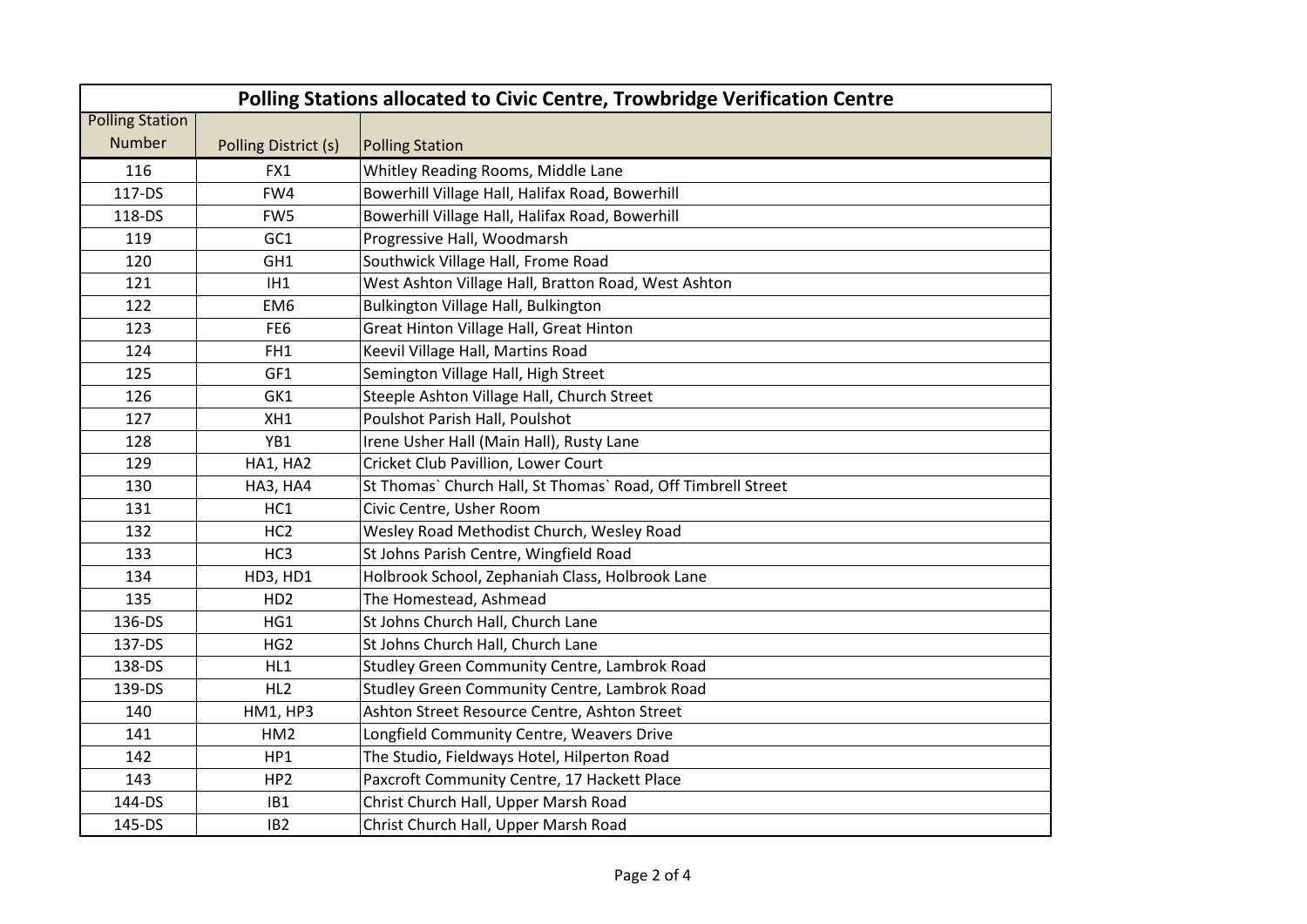| Polling Stations allocated to Civic Centre, Trowbridge Verification Centre |                      |                                                                          |  |  |  |
|----------------------------------------------------------------------------|----------------------|--------------------------------------------------------------------------|--|--|--|
| <b>Polling Station</b>                                                     |                      |                                                                          |  |  |  |
| <b>Number</b>                                                              | Polling District (s) | <b>Polling Station</b>                                                   |  |  |  |
| 146                                                                        | EE <sub>6</sub>      | Bishopstrow Village Hall, Bishopstrow                                    |  |  |  |
| 147                                                                        | EF <sub>6</sub>      | Fane Hall, Coombe View                                                   |  |  |  |
| 148                                                                        | EP1, EP7             | Chitterne Village Hall, Chitterne, Warminster                            |  |  |  |
| 149                                                                        | <b>EQ1, EQ7</b>      | Codford Village Hall, Broadleaze                                         |  |  |  |
| 150                                                                        | FA1, FA7             | The Red Lion, Heytesbury                                                 |  |  |  |
| 151                                                                        | GD <sub>6</sub>      | Norton Bavant Village Hall, Norton Bavant                                |  |  |  |
| 152                                                                        | GL6                  | Manor Farm, Stockton                                                     |  |  |  |
| 153                                                                        | IA <sub>6</sub>      | Upton Lovell Village Hall, Up Street                                     |  |  |  |
| 154                                                                        | IC1                  | Warminster Garrison, Community Centre, Firbank Crescent                  |  |  |  |
| 155                                                                        | IE1, IE3             | St George's RC Church Hall, 31 Boreham Road                              |  |  |  |
| 156                                                                        | IE <sub>2</sub>      | Warminster Civic Centre, Cley Room, Sambourne Road                       |  |  |  |
| 157-DS                                                                     | ID1                  | Warminster Cricket Club, The Pavilion, Sambourne Road                    |  |  |  |
| 158-DS                                                                     | ID <sub>2</sub>      | Warminster Cricket Club, The Pavilion, Sambourne Road                    |  |  |  |
| 159                                                                        | EN1                  | Chapmanslade Village Hall, Chapmanslade                                  |  |  |  |
| 160                                                                        | ER1                  | Corsley Reading Rooms, Corsley Heath                                     |  |  |  |
| 161                                                                        | FG1                  | Horningsham Memorial Village Hall, Water Lane                            |  |  |  |
| 162                                                                        | FJ6, FJ7             | Upper Deverills Village Hall, Kingston Deverill                          |  |  |  |
| 163                                                                        | FL1                  | Longbridge Deverill Parish Hall, Longbridge Deverill Hall, Church Street |  |  |  |
| 164                                                                        | <b>FM</b>            | Maiden Bradley Village Hall, Maiden Bradley                              |  |  |  |
| 165                                                                        | GO <sub>1</sub>      | Sutton Veny Village Hall, High Street                                    |  |  |  |
| 166                                                                        | IG1                  | St Marys Church, Upton Scudamore                                         |  |  |  |
| 167                                                                        | J1                   | Laverton Hall, Bratton Road                                              |  |  |  |
| 168                                                                        | 1J2                  | Westbury Leigh Community Hall, Westbury Leigh                            |  |  |  |
| 169                                                                        | IJ3                  | United Reformed Church, Church Hall, The Butts                           |  |  |  |
| 170                                                                        | FB1                  | The Railway Inn, Function Room, Station Road                             |  |  |  |
| 171                                                                        | IK1                  | Bell Orchard, Field Close                                                |  |  |  |
| 172                                                                        | IK <sub>2</sub>      | Westbury Methodist Church, Station Road                                  |  |  |  |
| 173                                                                        | IL1, IL3             | Leigh Park Community Centre, Leigh Park Way                              |  |  |  |
| 174                                                                        | IL <sub>2</sub>      | Westbury Youth Centre, Eden Vale Road                                    |  |  |  |
| 175                                                                        | FK1                  | Limpley Stoke Village Hall, Middle Stoke                                 |  |  |  |